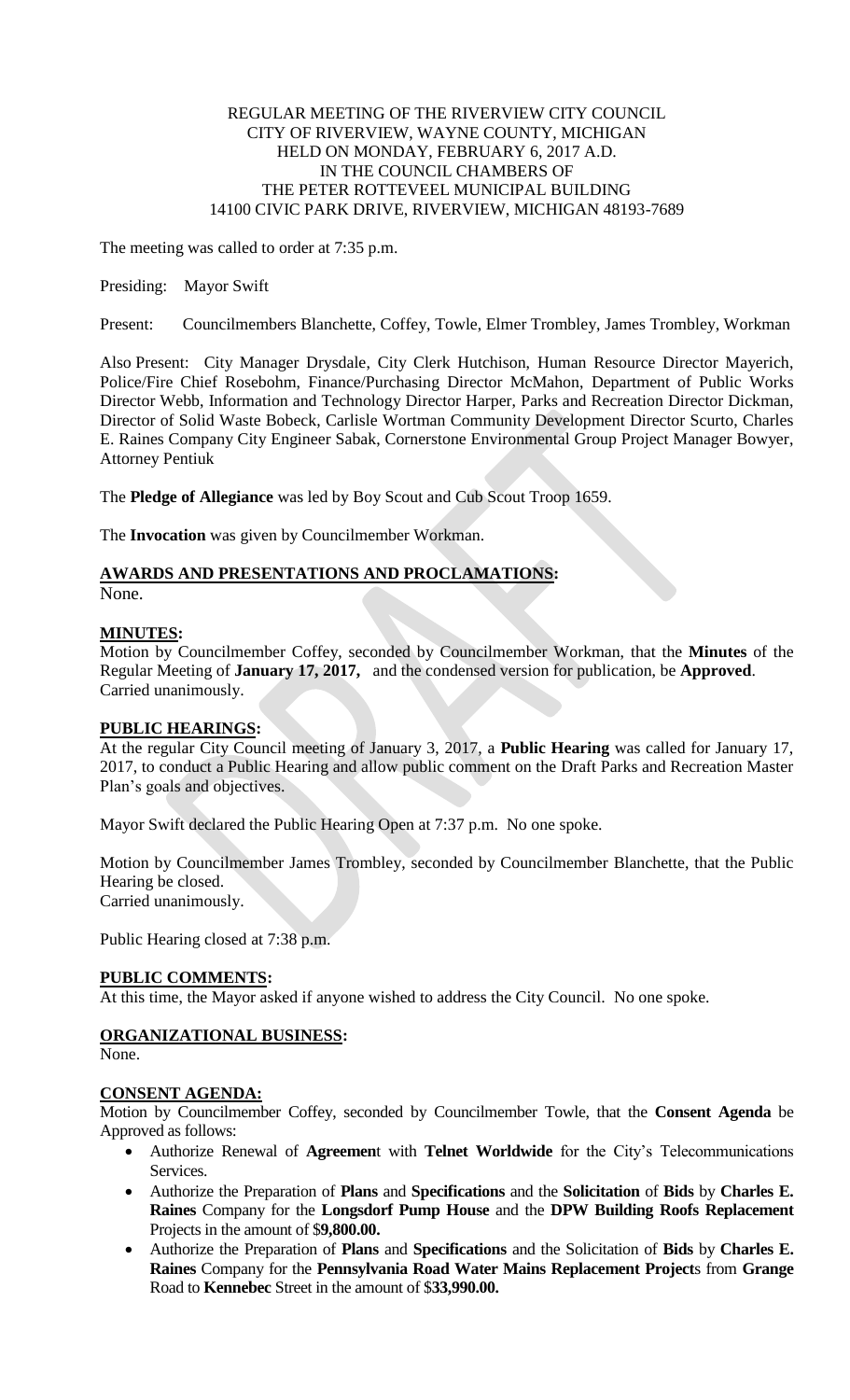- Award **Bid** and Authorize Execution of **Agreement** with **Novotx**, LLC, for GIS-Based Asset & Work Management Software in the amount of \$**40,000.00**.
- Budget Amendments as follows:

| А.                          |                 |                 |               |              |
|-----------------------------|-----------------|-----------------|---------------|--------------|
|                             |                 | Current         | Amended       | Amendment or |
| Description                 | Account Number  | Appropriation   | Appropriation | Change       |
| 12016/17 Finance            |                 |                 |               |              |
| <b>Contractual Services</b> | 101-253-818.000 | $2.000.00$   \$ | 25.354.95     | 23.354.95    |
| <b>Full-Time Salaries</b>   | 101-253-725.000 | 184,700.00 \ \$ | 161,345.05    | (23, 354.95) |
|                             |                 |                 |               |              |

JUSTIFICATION: To transfer funds from full-time salaries to contractual services in the Finance Department. The Finance Department used a contractual service employee during the search period for the Finance Director.

B.

|                                             |                 | Current       | Amended              | Amendment or |
|---------------------------------------------|-----------------|---------------|----------------------|--------------|
| Description                                 | Account Number  | Appropriation | Appropriation        | Change       |
| 2016/17 Capital Improvement Fund - Revenues |                 |               |                      |              |
| Donations -- Private Sources                | 402-000-674.020 | 0.00          | 75.175.00<br>- 5     | 75,175.00    |
|                                             |                 |               |                      |              |
| 2016/17 Capital Improvement Fund - Projects |                 |               |                      |              |
| Young Patriots Park - Pavilion              | 402-901-979.044 | 0.00<br>\$    | 75,175.00 \\$<br>- 5 | 75.175.00    |
|                                             |                 |               |                      |              |
| Net increase (decrease) to Fund Balance     |                 |               |                      |              |

JUSTIFICATION: To appropriate funds for the replacement of the pavilion at Young Patriots Park. Funding has been donated by a local resident.

 $C_{\cdot}$ 

| <i><b>IDescription</b></i>      | Account Number  | Current<br>Appropriation | Amended<br>Appropriation | Amendment or<br>Change |
|---------------------------------|-----------------|--------------------------|--------------------------|------------------------|
| 12016/17 Water & Sewer Fund     |                 |                          |                          |                        |
| <b>MDEQ SAW Grant Equipment</b> | 592-527-972.600 | 0.00                     | 40.000.00                | 40.000.00              |

JUSTIFICATION: To appropriate funds for the purchase of work order software for storm and sanitary sewers. This purchase is eligible for reimbursement from the Michigan DEQ SAW grant. Carried unanimously.

#### **RESOLUTIONS:**

Motion by Councilmember Blanchette, seconded by Councilmember Workman, that Resolution No. 17-07, Authorize Execution of Administrative Services Agreement with ICMA Retirement Corporation for Retirement Health Savings Plan for DPW Employees, be Adopted.

#### RESOLUTION NO. 17-07 AFFIRMATIVE STATEMENT OF ADOPTION and RESOLUTION FOR ADOPTION OF THE VANTAGECARE RETIREMENT HEALTH SAVINGS (RHS) PLAN

Plan Number: 8 03688

Name of Employer: City of Riverview State: Michigan

Resolution of the above-named Employer (the "Employer"):

- WHEREAS, the Employer has employees rendering valuable services;
- WHEREAS, the establishment of a retiree health savings plan for such employees serves the interests of the Employer by enabling it to provide reasonable security regarding such employees' health needs during retirement, by providing increased flexibility in its personnel management system, and by assisting in the attraction and retention of competent personnel; and
- WHEREAS, the Employer has determined that the establishment of the retiree health savings plan (the "Plan") serves the above objectives.

NOW, THEREFORE, BE IT RESOLVED that the Employer hereby adopts the Plan in the form of the ICMA Retirement Corporations VantageCare Retirement Health Savings program;

BE IT FURTHER RESOLVED that the assets of the Plan shall be held in trust, with the following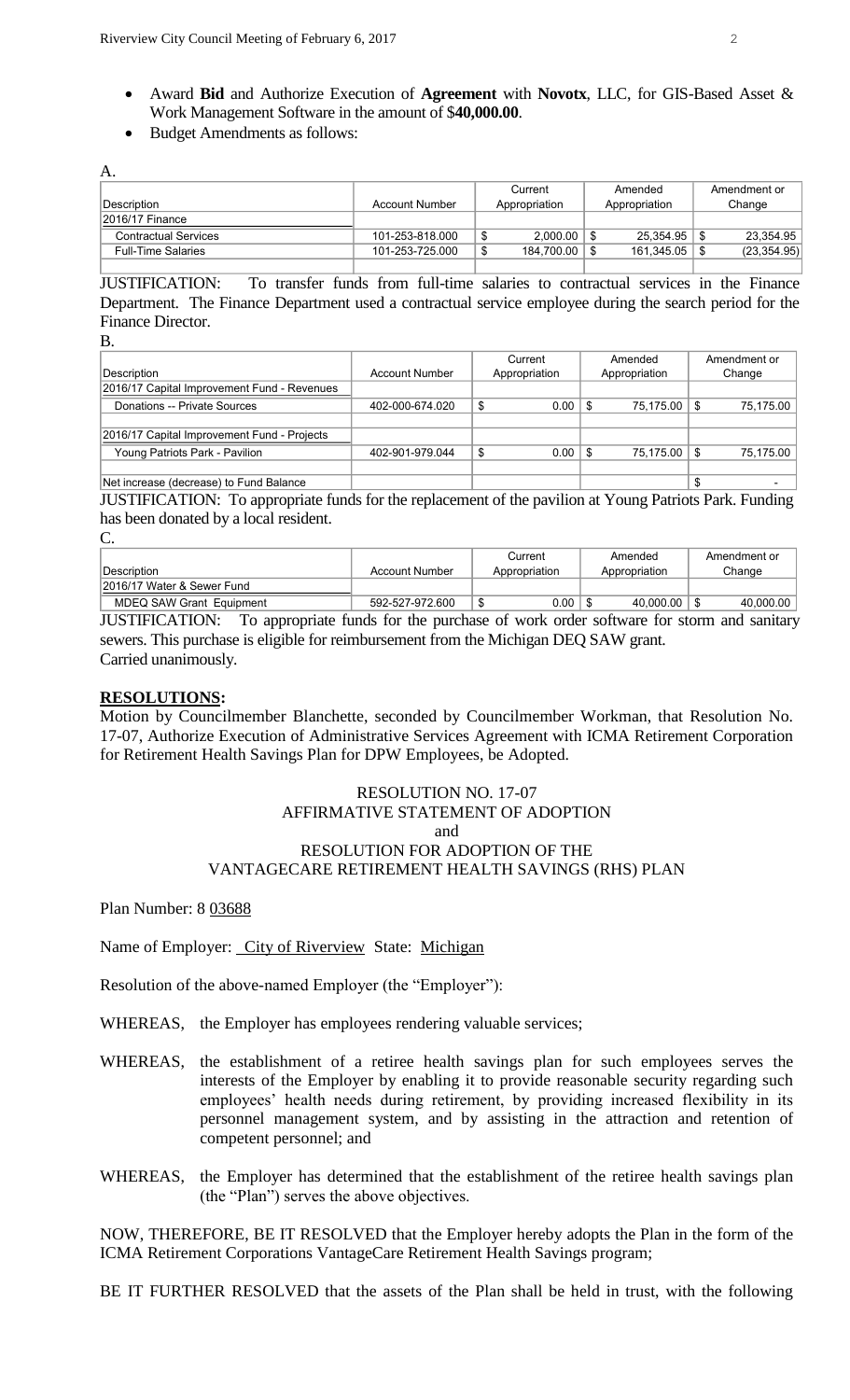entity or individual serving as trustee (Select one): □ the Employer

 $\sqrt{ }$ the following position within the Employer: City Manager (insert group or committee acting as trustee)

 $\Box$  the following third-party trustee:

(insert name of third-party trustee)

for the exclusive benefit of Plan participants and their survivors, and the assets of the Plan shall not be diverted to any other purpose prior to the satisfaction of all liabilities of the Plan. The Employer has executed the Declaration of Trust of the <u>contract of the securities</u> in the securities of the securities of the securities of the securities of the securities of the securities of the securities of the securities of the s form of (Select one):

 $\sqrt{ }$ The sample trust made available by the ICMA Retirement Corporation

□ The trust provided by the Employer (executed copy attached hereto).

BE IT FURTHER RESOLVED, that the City Manager shall be the coordinator and contact for the Plan and shall receive necessary reports, notices, etc.

I, Cynthia M. Hutchison, Clerk of the of Riverview, do hereby certify that the foregoing resolution, proposed by Councilmember Blanchette, was duly passed and adopted at the regular meeting of the Riverview City Council on the  $6<sup>th</sup>$  day of February, 2017, by the following vote:

Ayes: Mayor Swift, Councilmembers Blanchette, Coffey, Towle, Elmer Trombley, James Trombley, Workman

Nays: None Absent: None Carried unanimously.

ATTEST:

Andrew M. Swift, Mayor of Riverview

\_\_\_\_\_\_\_\_\_\_\_\_\_\_\_\_\_\_\_\_\_\_\_\_\_\_\_\_\_\_\_\_\_\_\_\_\_\_\_

 $(S E A L)$ 

Cynthia M. Hutchison, CMC City Clerk of Riverview

Motion by Councilmember Blanchette, seconded by Councilmember Workman, that Resolution No. 17-08, Authorize Execution of Administrative Services Agreement with ICMA Retirement Corporation for Retirement Health Savings Plan for Clerical Employees, be Adopted.

### RESOLUTION NO. 17-08 AFFIRMATIVE STATEMENT OF ADOPTION and RESOLUTION FOR ADOPTION OF THE VANTAGECARE RETIREMENT HEALTH SAVINGS (RHS) PLAN

Plan Number: 8 03689

Name of Employer: City of Riverview State: Michigan

Resolution of the above-named Employer (the "Employer"):

WHEREAS, the Employer has employees rendering valuable services;

WHEREAS, the establishment of a retiree health savings plan for such employees serves the interests of the Employer by enabling it to provide reasonable security regarding such employees' health needs during retirement, by providing increased flexibility in its personnel management system, and by assisting in the attraction and retention of competent personnel; and

WHEREAS, the Employer has determined that the establishment of the retiree health savings plan (the "Plan") serves the above objectives.

NOW, THEREFORE, BE IT RESOLVED that the Employer hereby adopts the Plan in the form of the ICMA Retirement Corporations VantageCare Retirement Health Savings program;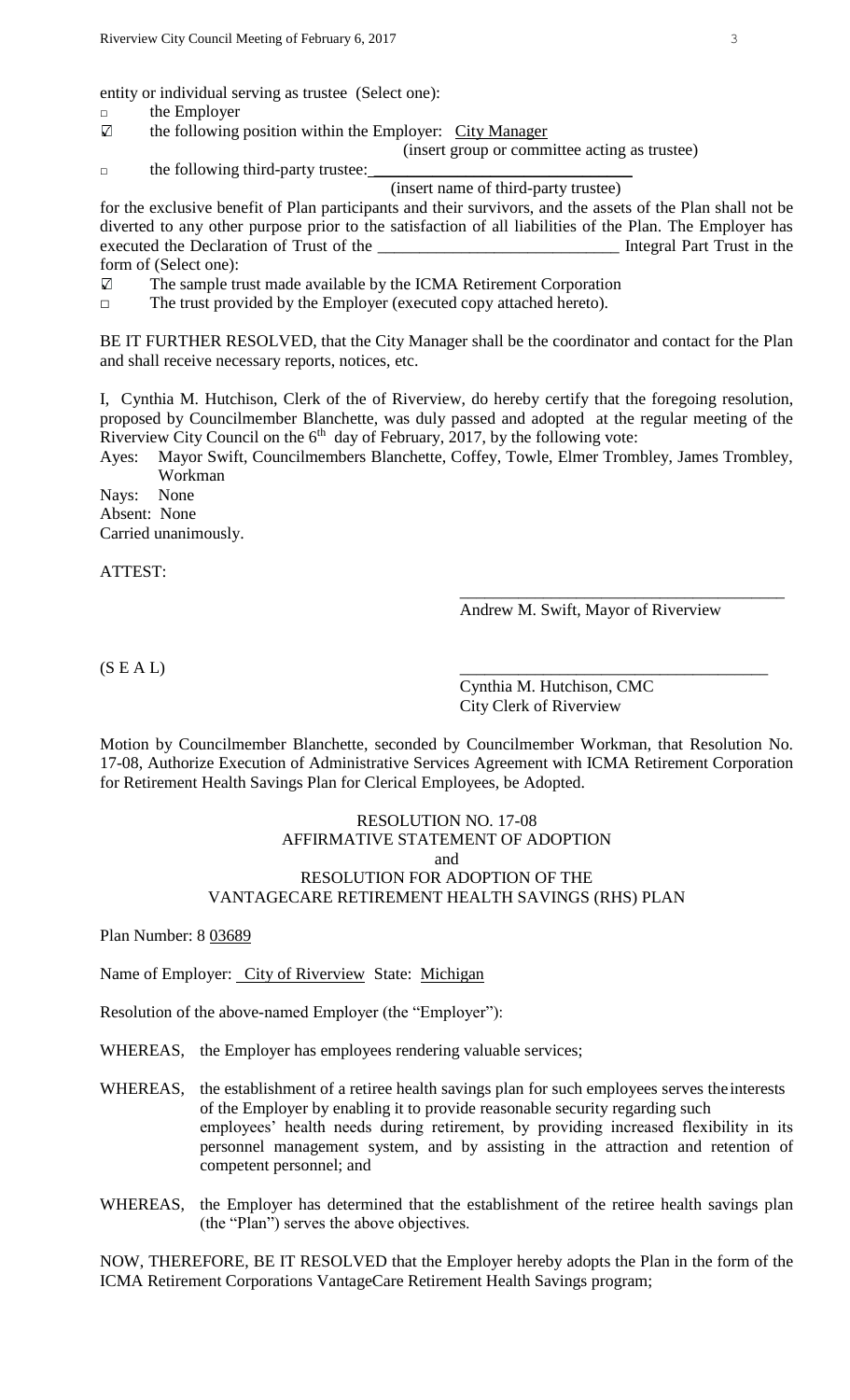BE IT FURTHER RESOLVED that the assets of the Plan shall be held in trust, with the following entity or individual serving as trustee (Select one):

- □ the Employer
- $\triangledown$ the following position within the Employer: City Manager
- (insert title of individual acting as trustee)  $\Box$  the following group or committee within the Employer:
- □ the following third-party trustee:

(insert name of third-party trustee)

for the exclusive benefit of Plan participants and their survivors, and the assets of the Plan shall not be diverted to any other purpose prior to the satisfaction of all liabilities of the Plan. The Employer has executed the Declaration of Trust of the \_\_\_\_\_\_\_\_\_\_\_\_\_\_\_\_\_\_\_Integral Part Trust in the form of (Select one):

The sample trust made available by the ICMA Retirement Corporation  $\sqrt{ }$ 

□ The trust provided by the Employer (executed copy attached hereto).

BE IT FURTHER RESOLVED, that the City Manager shall be the coordinator and contact for the Plan and shall receive necessary reports, notices, etc.

I, Cynthia M. Hutchison, Clerk of the of Riverview, do hereby certify that the foregoing resolution, proposed by Councilmember Blanchette, was duly passed and adopted at the regular meeting of the Riverview City Council on the 6<sup>th</sup> day of February, 2017, by the following vote:

Ayes: Mayor Swift, Councilmembers Blanchette, Coffey, Towle, Elmer Trombley, James Trombley, Workman

Nays: None Absent: None Carried unanimously.

ATTEST:

Andrew M. Swift, Mayor of Riverview

\_\_\_\_\_\_\_\_\_\_\_\_\_\_\_\_\_\_\_\_\_\_\_\_\_\_\_\_\_\_\_\_\_\_\_\_\_\_

\_\_\_\_\_\_\_\_\_\_\_\_\_\_\_\_\_\_\_\_\_\_\_\_\_\_\_\_\_\_\_\_\_\_\_\_\_\_

 $(S E A L)$ 

Cynthia M. Hutchison, CMC City Clerk of Riverview

#### **ADMINISTRATION:**

Motion by Councilmember James Trombley, seconded by Councilmember Coffey, that the **Extension** of the **2016 Street Sectioning Program Contract Agreement** with **Dominic Gaglio Construction,** Inc., for the **2017 Street Sectioning Program** in the amount of \$**480,000.00** plus ten percent (10%) contingency in the amount of \$**48,000.00** for a total amount of **\$528,000.00**, be Approved; subject to the City Attorney's Approval. Further, that Engineering Fees to perform Field Evaluation, Marking, Contract Administration, Inspection, Testing and As Builts in an amount not to exceed **\$72,000.00,** be **Approved.**

Carried unanimously.

Motion by Councilmember Blanchette, seconded by Councilmember Elmer Trombley, to **Receive** and **Place** on **File** the **Recommendation** of the **Local Officers' Compensation** Commission regarding Salaries for Election Officials.

Ayes: Mayor Swift, Councilmembers Blanchette, Coffey, Towle, Elmer Trombley, Workman Nays: Councilmember James Trombley Absent: None.

Motion carried.

Motion by Councilmember Blanchette, seconded by Councilmember Workman, that a **Public Hearing** be Called for **March 6, 2017**, for the Purpose of Discussing the **Brownfield Plan** for **17423 West Jefferson** Avenue for the **W. F. Whelan Company**. Carried unanimously.

Motion by Councilmember Coffey, seconded by Councilmember Blanchette, that a **Public Hearing** be called for **March 6, 2017**, for the Purpose of Discussion the Creation of a **Plant Rehabilitation District** at **17423 West Jefferson** Avenue for the **W. F. Whelan Company.** Carried unanimously.

(insert group or committee acting as trustee)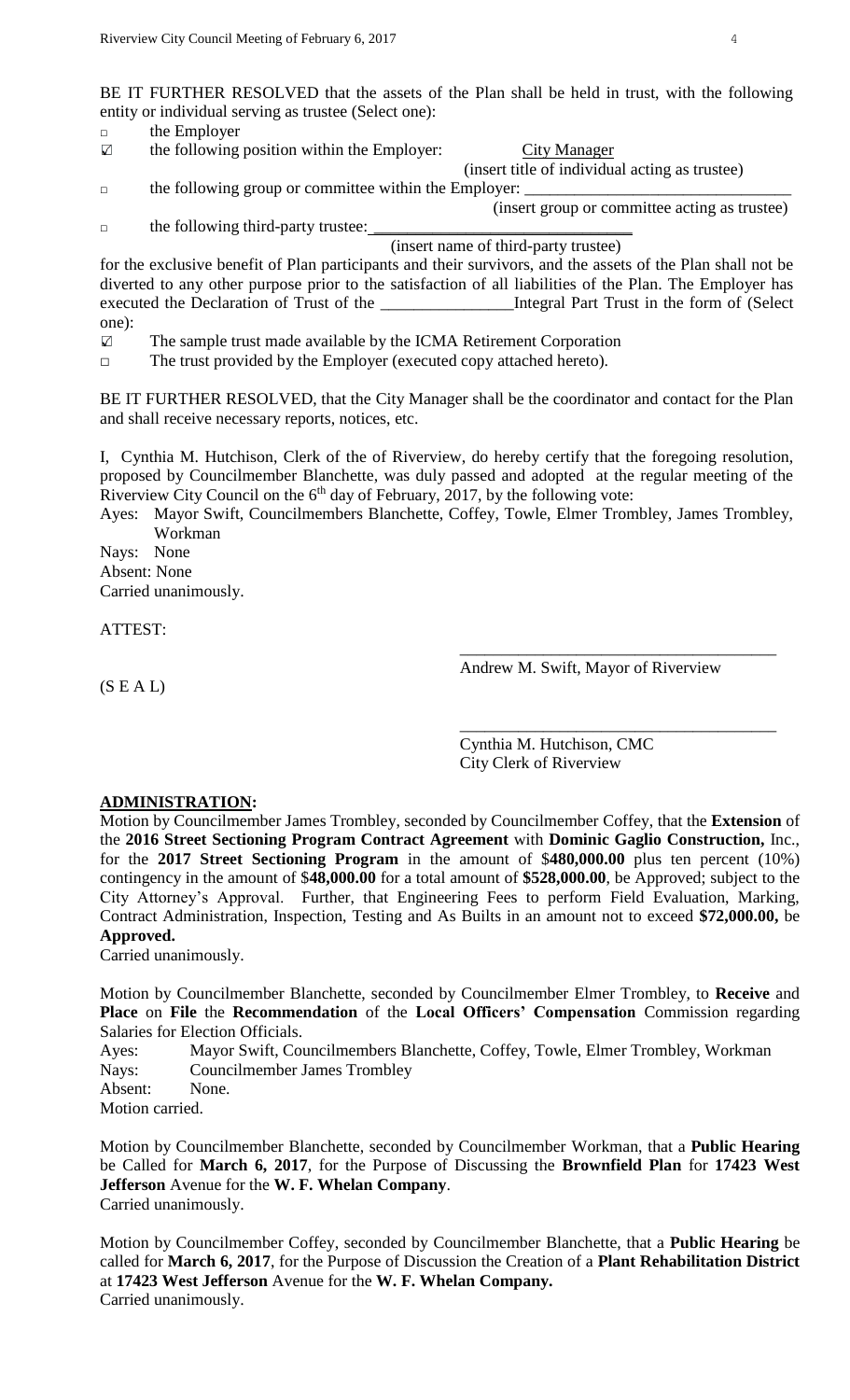Motion by Councilmember Blanchette, seconded by Councilmember Elmer Trombley, that the **Waiver** of **Purchasing Manual Section XIII:** "Ethics", to Allow the members of the **Retirement Board**, Mayor and City Council, City Manager, City Attorney, the Board Secretary and Employees, as designated by the City Manager, to Attend the Annual **Performance Review Meeting** and Dinner with **PNC Bank**, be Approved.

Carried unanimously.

Motion by Councilmember Elmer Trombley, seconded by Mayor Swift, that the **Bid** Award and Authorization for Execution of **Agreement** with **Brock & Associates,** Inc., for the **Replacement** of **Young Patriots Park Pavilion** in the Amount of **\$68,775.00** and the alternate addition of **metal benches** in the amount of **\$6,400.00**, plus ten percent contingency of **\$7,517.50**, be Approved. (Funds for the replacement construction and engineering fees were generously donated to the city.)

### **ORDINANCES**:

Motion by Councilmember James Trombley, seconded by Councilmember Coffey, that the City Clerk be Authorized, to give the **Second Reading**, by title only, of Proposed **Ordinance** No. **689** regarding amending the **Zoning Map** to **Change** the **Boundary** of a **Planned Development**. Carried unanimously.

#### PROPOSED ORDINANCE NO. 689

AN ORDINANCE TO AMEND THE CITY OF RIVERVIEW'S ZONING ORDINANCE TO REZONE A SPECIFIC PARCEL OF LAND FROM THE EXISTING PD PLANNED DEVELOPMENT #2 TO A NEW PROPERTY DELINEATION DESCRIBED AS PARCEL "A" BY REVISING THE ZONING DISTRICT MAP

### THE CITY OF RIVERVIEW ORDAINS:

ARTICLE I. Adoption: The Official Zoning Map of the City of Riverview is hereby modified and amended so as to hereafter designate by appropriate legend and markings the following described parcel of land which was previously delineated and zoned in 1995 as Planned Development #2 District to a new property delineation described as Parcel A, to wit:

PARCEL "A"

A PARCEL OF LAND SITUATED IN A PART OF THE NORTHEAST 1/4 OF SECTION 1, T.04S., R.10E., CITY OF RIVERVIEW, WAYNE COUNTY, MICHIGAN, BEING MORE PARTICULARLY DESCRIBED AS FOLLOWS:

COMMENCING AT THE NORTHEAST CORNER OF SECTION 1, T.04S., R.10E., THENCE N89°39'45"W 371.00 FEET ALONG THE CENTERLINE OF PENNSYLVANIA ROAD (120 FEET WIDE) AND THE NORTH LINE OF SAID SECTION 1; THENCE DUE SOUTH 354.44 FEET TO THE POINT OF BEGINNING; THENCE CONTINUING DUE SOUTH 471.12 FEET TO THE NORTH LINE OF HUNTINGTON MEADOWS SUBDIVISION, AS RECORDED IN LIBER 81 OF PLATS, PAGES 90 AND 91, WAYNE COUNTY RECORDS; THENCE ALONG SAID NORTH LINE OF HUNTINGTON MEADOWS SUBDIVISION N89°38'00"W 400.00 FEET; THENCE DUE NORTH 765.36 FEET TO THE SOUTH RIGHT-OF-WAY LINE OF PENNSYLVANIA ROAD; THENCE ALONG SAID SOUTH RIGHT-OF-WAY LINE S89°39'45"E 305.00 FEET; THENCE DUE SOUTH 200.00 FEET; THENCE S45°00'00"E 134.35 FEET TO THE POINT OF BEGINNING. CONTAINING 6.490 ACRES OF LAND, MORE OR LESS.

Further, the previous designated property boundary of Planned Development #2 District is hereby rescinded.

ARTICLE II. Penalty: A person violating this ordinance shall be punished in accordance with Section 1-8 of the Code of Ordinances of the City of Riverview, unless a different penalty is expressly provided in this ordinance.

ARTICLE III. Severability: Should any word, sentence, phrase or any portion of this Ordinance be held in a manner invalid by any Court of competent jurisdiction or by any agency having authority to do so for any reason whatsoever, such holding shall be construed and limited to such word, sentence, phrase or any portion of the Ordinance held to be invalid and shall not be construed as affecting the validity of any remaining words, sentences, phrases or portions of the Ordinance.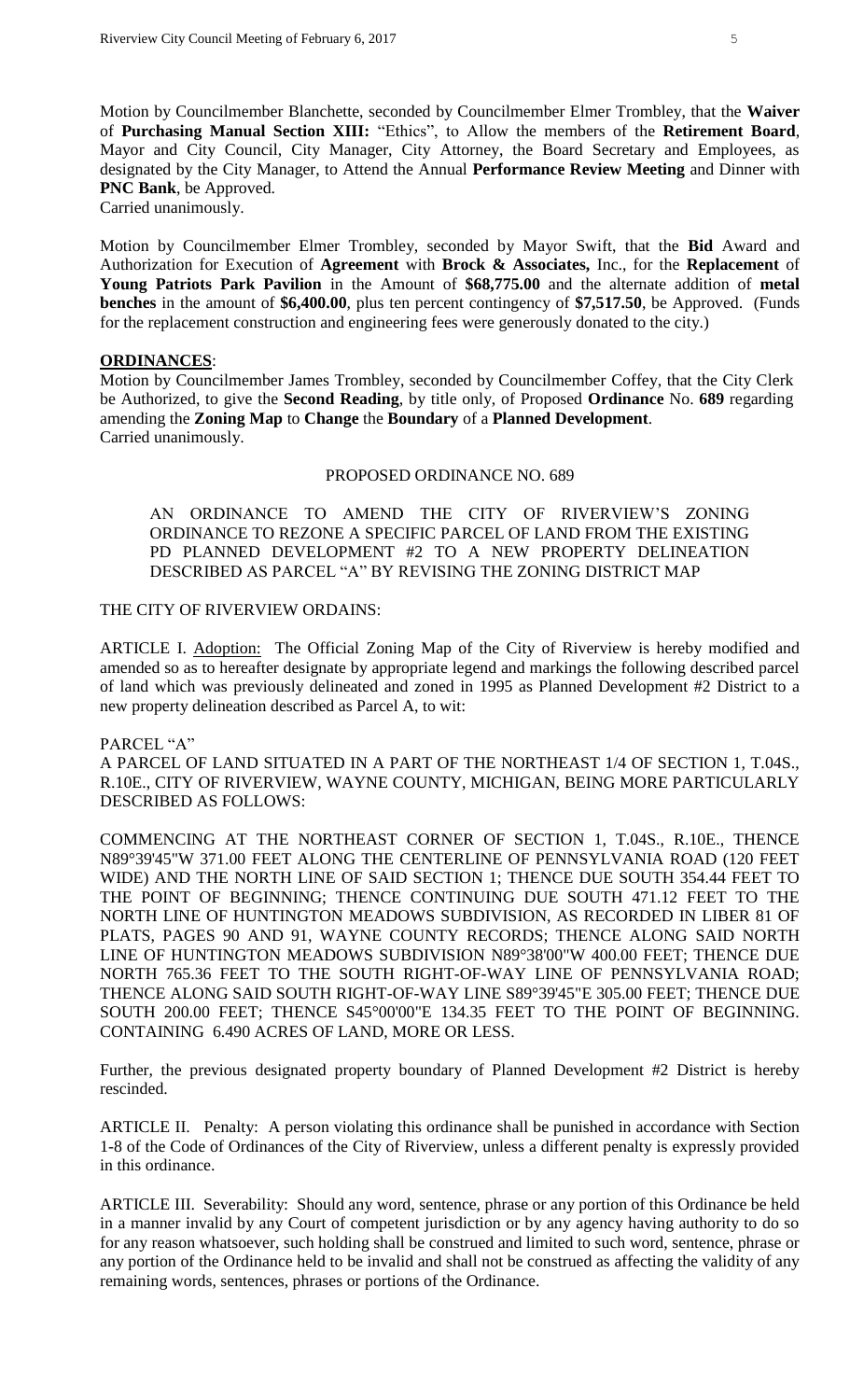ARTICLE IV. Conflicting Ordinances: All prior existing ordinances adopted by the City of Riverview inconsistent or in conflict with the provisions of this Ordinance are, to the extent of such conflict or inconsistency, hereby expressly repealed.

ARTICLE V. Reading and Publication: This Ordinance shall be given a first reading on January 17, 2017, shall be given a second reading on February 6, 2017, shall be adopted on February 6, 2017, and shall be published and become effective upon publication. The Clerk shall publish a summary of this ordinance and include in the publication notice that a true copy of the Ordinance can be inspected or obtained at the Clerk's office.

ADOPTED, APPROVED AND PASSED by the City Council of the City of Riverview this  $6<sup>th</sup>$  day of February, 2017.

The undersigned hereby certifies that the foregoing is a true and accurate copy of the ordinance adopted by the City Council of the City of Riverview at a regular meeting held on February 6, 2017.

Cynthia M. Hutchison, City Clerk

\_\_\_\_\_\_\_\_\_\_\_\_\_\_\_\_\_\_\_\_\_\_\_\_\_\_\_\_\_\_\_\_\_\_\_\_

Motion by Councilmember James Trombley, seconded by Councilmember Blanchette, that Proposed **Ordinance** No. **689** be **Adopted**.

Carried unanimously.

Motion by Councilmember Coffey, seconded by Councilmember James Trombley, that the City Clerk be Authorized, to give the **Second Reading**, by title only, of Proposed **Ordinance** No. **690** regarding amending the **Zoning Map** for **17020-17118 Fort Street** to the **FS Street District.** Carried unanimously.

#### PROPOSED ORDINANCE NO. 690

AN ORDINANCE TO AMEND THE CITY OF RIVERVIEW;S ZONING ORDINANCE TO REZONE A SPECIFIC PARCEL OF LAND FROM THE EXISTING PD PLANNED DEVELOPMENT #2 TO FS FORT STREET DISTRICT BY REVISING THE ZONING DISTRICT MAP.

### THE CITY OF RIVERVIEW ORDAINS:

ARTICLE I. Adoption: The Official Zoning Map of the City of Riverview is hereby modified and amended so as to hereafter designate by appropriate legend and markings the following described parcel of land which was previously zoned PD Planned Development #2 district as being now rezoned to FS Fort Street District, to wit:

#### PARCEL B

A PARCEL OF LAND SITUATED IN A PART OF THE NORTHEAST 1/4 OF SECTION 1, T.04S., R.10E., CITY OF RIVERVIEW, WAYNE COUNTY, MICHIGAN, BEING MORE PARTICULARLY DESCRIBED AS FOLLOWS:

COMMENCING AT THE NORTHEAST CORNER OF SECTION 1, T.04S., R.10E., THENCE N89°39'45"W 371.00 FEET ALONG THE CENTERLINE OF PENNSYLVANIA ROAD (120 FEET WIDE) AND THE NORTH LINE OF SAID SECTION 1; THENCE DUE SOUTH 60.00 FEET TO THE POINT OF BEGINNING; THENCE CONTINUING DUE SOUTH 294.44 FEET; THENCE N45°00'00"W 134.35 FEET; THENCE DUE NORTH 200.00 FEET TO THE SOUTH RIGHT-OF-WAY LINE OF PENNSYLVANIA ROAD; THENCE ALONG SAID SOUTH RIGHT-OF-WAY LINE S89°39'45"E 95.00 FEET TO THE POINT OF BEGINNING. CONTAINING 0.539 ACRES OF LAND, MORE OR LESS.

And the previous designation of PD Planned Development #2 for said parcel is hereby rescinded.

ARTICLE II. Penalty: A person violating this ordinance shall be punished in accordance with Section 1-8 of the Code of Ordinances of the City of Riverview, unless a different penalty is expressly provided in this ordinance.

ARTICLE III. Severability: Should any word, sentence, phrase or any portion of this Ordinance be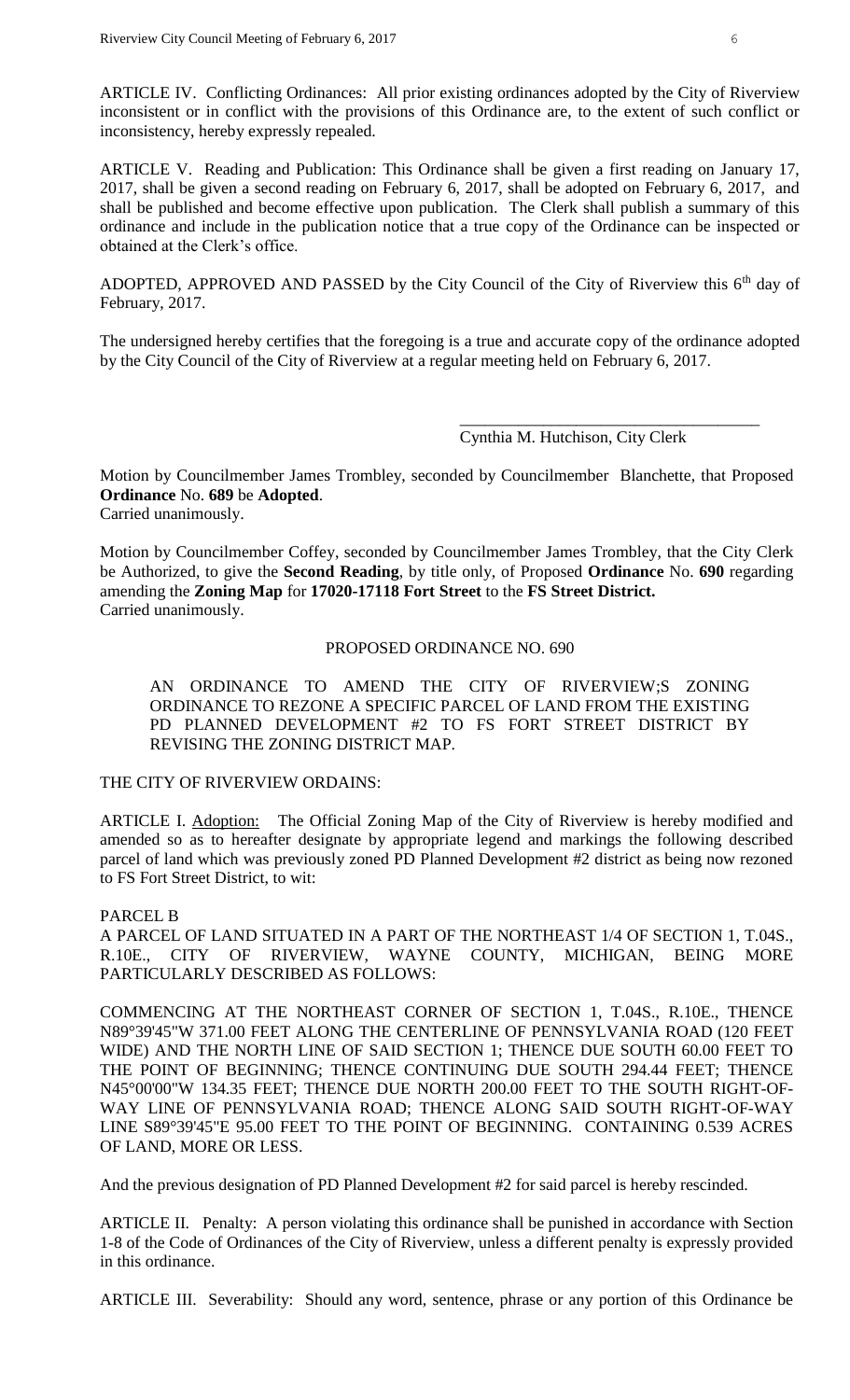held in a manner invalid by any Court of competent jurisdiction or by any agency having authority to do so for any reason whatsoever, such holding shall be construed and limited to such word, sentence, phrase or any portion of the Ordinance held to be invalid and shall not be construed as affecting the validity of any remaining words, sentences, phrases or portions of the Ordinance.

ARTICLE IV. Conflicting Ordinances: All prior existing ordinances adopted by the City of Riverview inconsistent or in conflict with the provisions of this Ordinance are, to the extent of such conflict or inconsistency, hereby expressly repealed.

ARTICLE V. Reading and Publication: This Ordinance shall be given a first reading on January 17, 2017, shall be given a second reading on February 6, 2017, shall be adopted on February 6, 2017, and shall be published and become effective upon publication. The Clerk shall publish a summary of this ordinance and include in the publication notice that a true copy of the Ordinance can be inspected or obtained at the Clerk's office.

ADOPTED, APPROVED AND PASSED by the City Council of the City of Riverview this  $6<sup>th</sup>$  day February 6, 2017.

The undersigned hereby certifies that the foregoing is a true and accurate copy of the ordinance adopted by the City Council of the City of Riverview at a regular meeting held on February 6, 2017.

#### Cynthia M. Hutchison, City Clerk

\_\_\_\_\_\_\_\_\_\_\_\_\_\_\_\_\_\_\_\_\_\_\_\_\_\_\_\_\_\_\_\_\_\_\_\_\_\_\_\_

Motion by Councilmember James Trombley, seconded by Councilmember Blanchette, that Proposed **Ordinance** No. **690** be **Adopted.**

Carried unanimously.

Motion by Councilmember Coffey, seconded by Councilmember Elmer Trombley, that the City Clerk be Authorized, to give the **First Reading**, by title only, of Proposed **Ordinance** No. **691** regarding amending Chapter 14, "Business", Article XIII, regarding "**Medical Marijuana**" **requirements.** Carried unanimously.

## PROPOSED ORDINANCE NO. 691

AN ORDINANCE TO AMEND THE CODE OF ORDINANCES FOR THE CITY OF RIVERVIEW BY THE AMENDMENT OF CHAPTER 14, "BUSINESSES", ARTICLE XIII, "MEDICAL MARIJUANA", SECTION 14-653 "REQUIREMENTS", TO UPDATE THE SECTION.

#### **OTHER BUSINESS:**

None.

#### **CLOSED SESSION:**

Motion by Councilmember Blanchette, seconded by Councilmember Elmer Trombley, to **Recess** into Closed Session for the Purpose of Discussion **Pending Litigation** and the **Written Opinion** of the **City Attorney**.

Carried unanimously.

Meeting recessed at 8:04 p.m. Meeting reconvened at 8:48 p.m. Roll Call: Presiding Mayor Swift Present: Councilmembers Blanchette, Coffey, Towle, Elmer Trombley, James Trombley, Workman Absent: None

Motion by Councilmember James Trombley, seconded by Councilmember Coffey, to Concur with the Recommendation of the City Attorney and City Manager in respect to the **Settlement Agreement** and **Release** of **All Claims** with the **Charter Township** of **Brownstown** as discussed in the Closed Session this evening. Carried unanimously.

#### **ADJOURNMENT:**